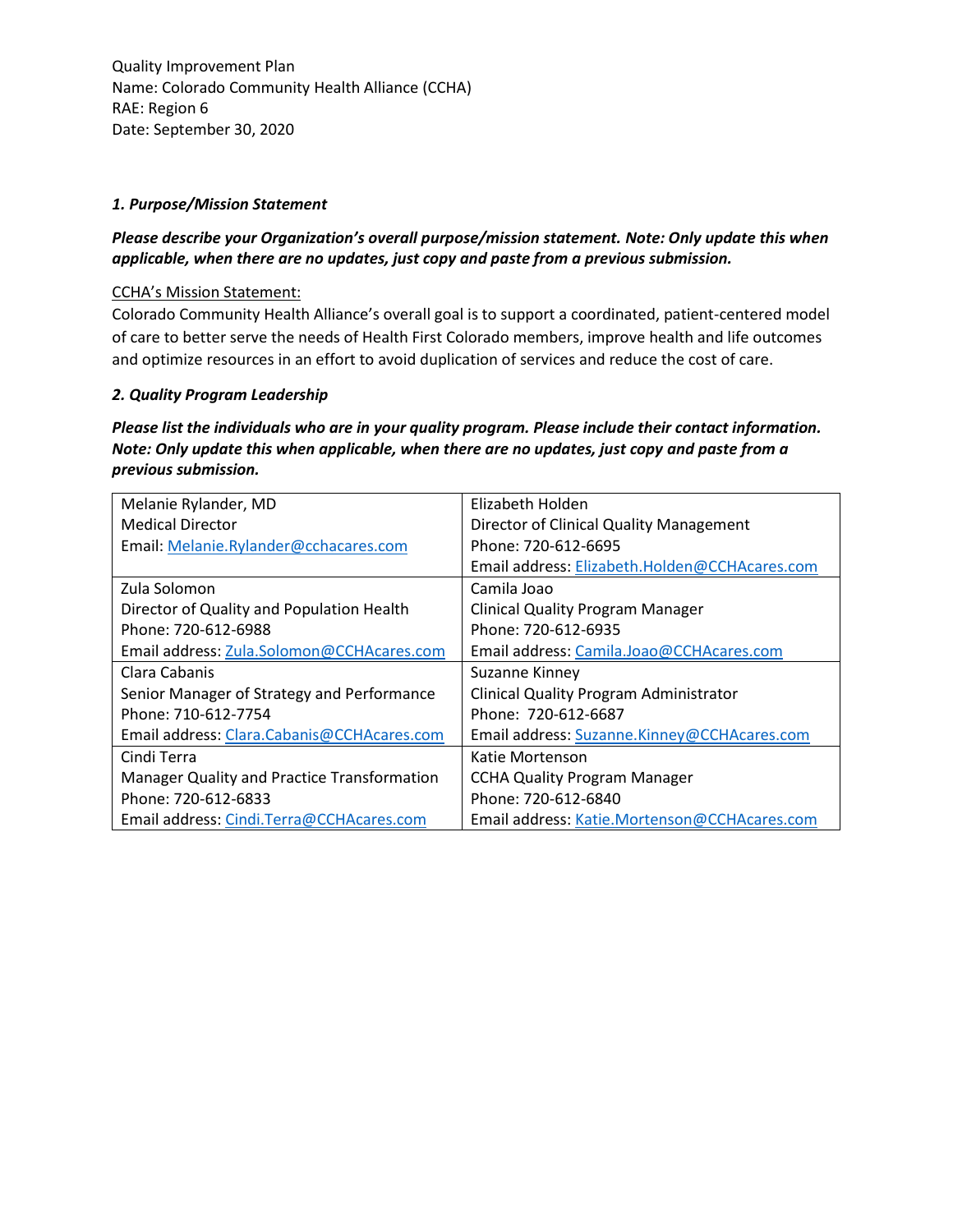# *3. Year Objectives/Top Priorities including a description of the techniques to improve performance, a description of the qualitative and quantitative impact the techniques had on quality and opportunities for improvement identified as well as newly identified opportunities for improvement*

### **Accountable Care Collaborative (ACC) Performance Measures**

CCHA is committed to improving the health outcomes of our most vulnerable populations. Our goal is to monitor and ensure the delivery of consistent, reliable, and integrated Physical Health (PH) and Behavioral Health (BH) services to members so we can collectively achieve the Quadruple Aim goals that focus on population health, patient experience, per capita costs, and provider satisfaction. To achieve this, we are using the Key Performance Indicators (KPIs), the Behavioral Health Incentive Program, and performance pool metrics as our measure of success. Below are descriptions of activities we are working on:

#### *Key Performance Indicators***:**

- Continue sharing internal reports to track interventions, show performance by region and provider including updating baseline information when available.
- Identify areas of opportunity regarding health disparities (e.g. gender, race, and geographic area).
- Utilize practice transformation coaches to engage and educate Primary Care Medical Providers (PCMPs) on the ACC measures and goals.
- Work with practices to improve practice operations, including process improvement, KPI workflows and planning, proper billing and coding, member access, electronic health record assistance, systems training, data and analytics, and transition to member-centered care.
- Distribute KPI incentive dollars to providers through the CCHA Provider Incentive Program and to community partners though the CCHA Community Incentive Program.
- Strategically identify community and health neighborhood partners who best support and align with the goals of the ACC and/or serve members in high risk populations.
- Support providers with resources through the COVID-19 pandemic.
- Support providers with providing telehealth visits and navigating changes in telehealth policies.
- Continue sharing Admission, Discharge, and Transfer (ADT) data with Single Entry Points (SEPs) and Community Centered Boards (CCBs).
- Engage specialists in the ACC and provide education on adding the referring provider's NPI to encounters.
- Utilize feedback from the Member Advisory Committee (MAC) and Performance Improvement Advisory Committee (PIAC) to inform interventions and identify inefficiencies.
- Develop a per-member-per-month (PMPM) payment methodology that incents outcomes and programming.
- Work with the Department of Health Care Policy and Financing (HCPF) to address KPI changes for State Fiscal Year 2021-2022 (SFY21).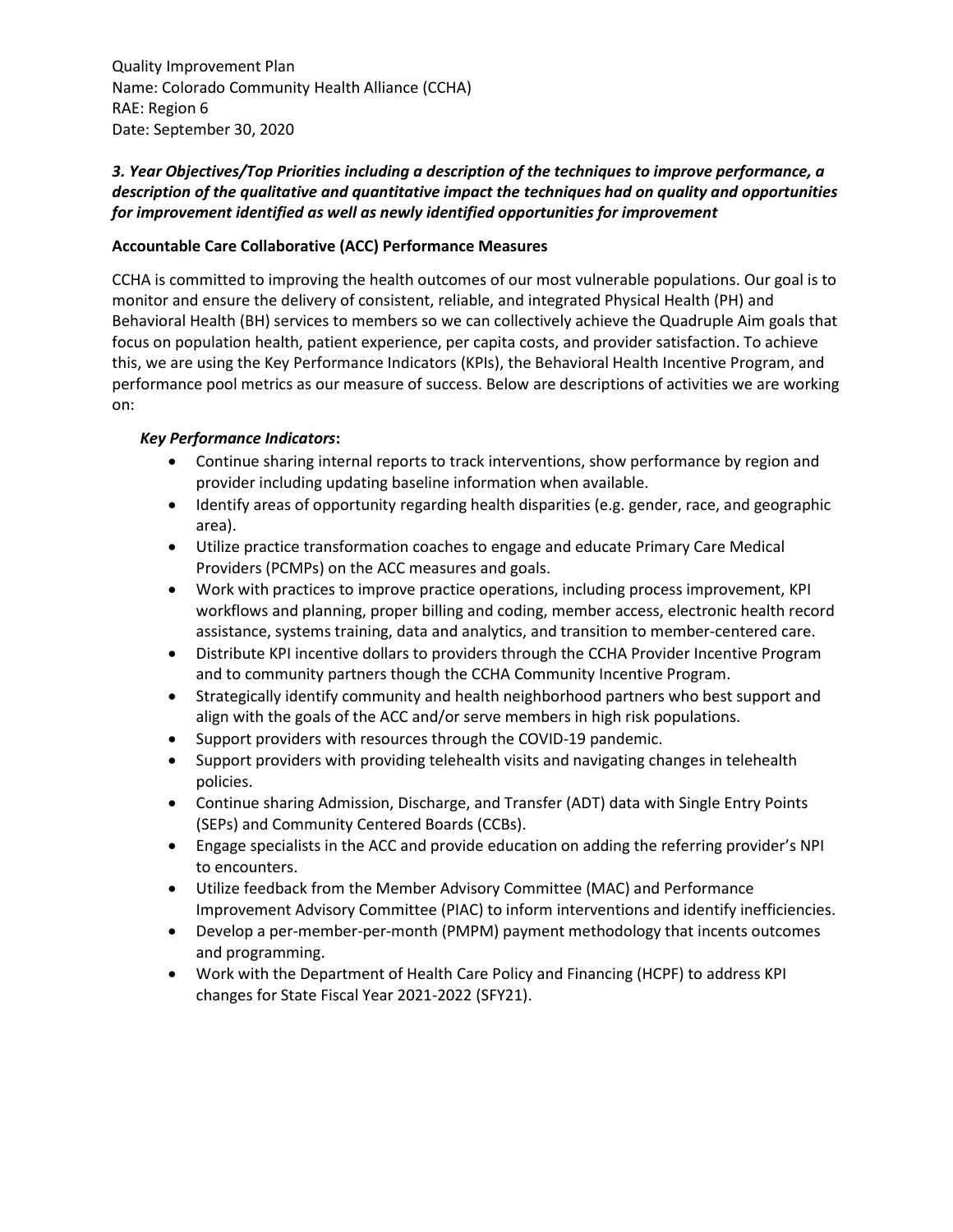#### *Behavioral Health Incentive Measures***:**

- Partner with Community Mental Health Centers (CMHCs) and key providers to identify creative solutions that address gaps in care for the BH incentive performance measures through provider level BH data dashboards and establishment of a network transformation platform, which is utilizing data to drive quality focused transformation meetings.
- Partner with key stakeholders to better support members with Substance Use Disorder (SUD) that are being discharged from the Emergency Department (ED).
- Provide educational materials and complete virtual meet & greets with high volume EDs to educate providers on the importance of timely follow-up.
- Improve social determinants of health (SDOH) data capture on our Region 6 members.
- Increase rate of foster care members receiving BH assessment within 30 days by partnering with county Department of Human Services (DHS).

### *Performance Pool***:**

- Develop interventions and strategies to address metrics.
- Develop Performance Pool dashboards to share with providers.
- Engage and support individual providers, including CCHA's Accountable Care Network in the implementation of interventions.
- Work with community partners, other state agencies and RAEs to develop workflows related to behavioral health engagement for members released from the Department of Corrections.
- Continue to refine outreach methodology to engage identified members.
- Identify and create educational materials for members related to their medications.
- Evaluate the effectiveness of the interventions and identify opportunities for improvement.

## *HCPF Priority Programs*

- **Diabetes:**
	- $\circ$  Continue to identify high-risk members and outreach to engage with CCHA's care coordination team.
	- $\circ$  Collaborate with providers on members with diabetes to create shared care plans and incent providers to develop programming that aligns with evidence-based program components.
	- o Continue to refine interventions to achieve intended health outcomes.
	- $\circ$  Continue to identify community partners and resources to support members and providers manage diabetes.
	- o Educate providers and community partners on our services and referral process.

## **Maternity:**

- $\circ$  In accordance with EPSDT contract requirements, outreach all pregnant women and screen for risks or unmet needs.
- $\circ$  Continue to refine data to identify women at risk for complex delivery to engage with CCHA's care coordination team.
- $\circ$  Continue to refine interventions for prenatal women, post-partum women, and newborns to achieve intended health outcomes.
- o Identify community partners and resources.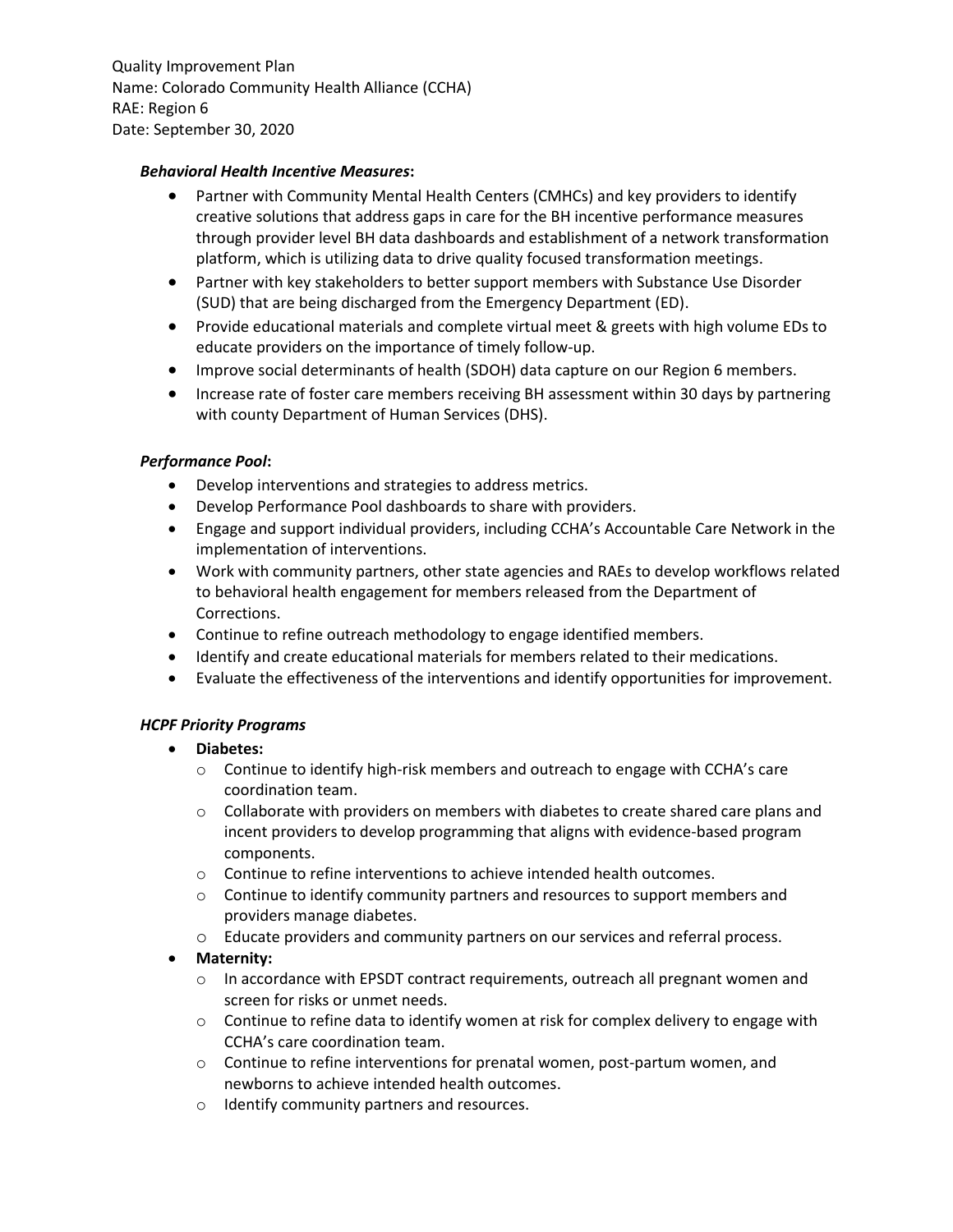- $\circ$  Incent providers to develop programming that aligns with evidence based program components.
- o Educate providers and community partners on our services and referral process.

### **Complex Care:**

- $\circ$  Continue to outreach members with complex healthcare needs and provide support through CCHA's care coordination team or provide appropriate referrals for their needs.
- $\circ$  Collaborate with community partners to identify ways to better care for members with complex health needs.
- $\circ$  Engage and support individual providers, including the Accountable Care Network, in the implementation of interventions for these members.
- **Special Health Care Needs**
	- $\circ$  Collaborate with HCPF, DOC, and other RAEs to develop workflows to best address the justice-involved population.
	- $\circ$  Develop programs for members with diabetes, maternity, and complex members. Collaborate with SEPs and CCBs to share ADT data for members who are on a Home and Community Based (HCBS) waiver and meet monthly to review cases on shared members.

### **Patient Safety and Quality:**

CCHA's patient safety goals aim to promote safe clinical practices in all aspects of clinical care and service; to engage members and providers concerning patient safety in all aspects of patient interaction; and to identify and implement system and process improvements that promote patient safety and high quality care throughout the health plan and care delivery system. To achieve this CCHA has operationalized the following:

## *Quality Management Committee (QMC):*

Provides program direction and oversight to make sure CCHA operates as one combined entity that integrates clinical care, operations, management, and data systems. The QMC is the forum for interdepartmental participation and works to establish the long-term strategic vision for the Quality Management (QM) Program. This committee will evaluate the annual QI Program's overall effectiveness in the following areas:

- Member Satisfaction: establish a process to measure and monitor member satisfaction
- Monitor program performance, using the following tools:
	- o KPI and BH incentive measures
	- o PIP activity and results
	- o HSAG annual site audit results
	- o Provider performance, including CCHA's Accountable Care Network
	- o Grievances
	- o Quality of Care Concerns
	- o CCHA administrative and service performance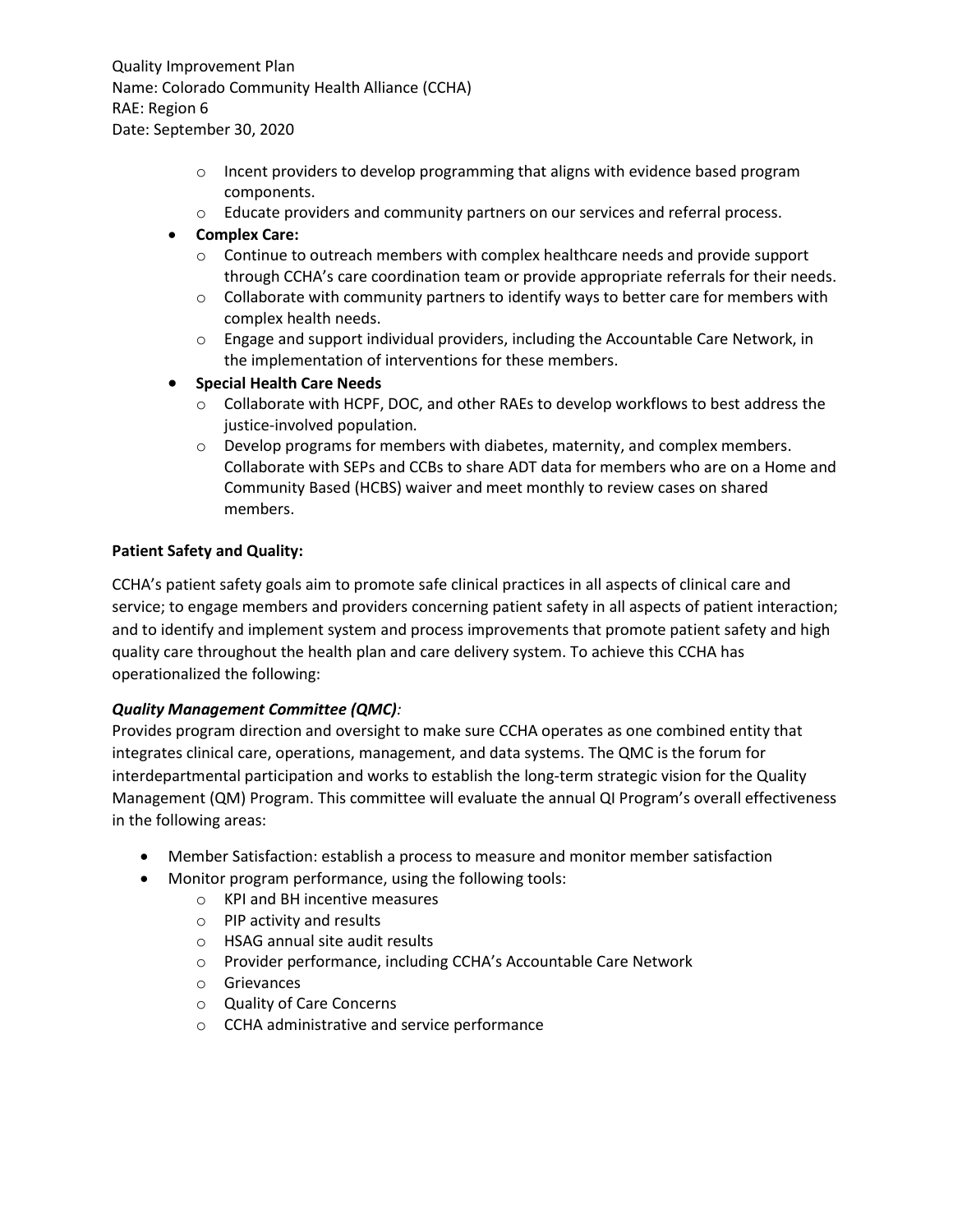### *Member Grievances:*

CCHA has a process in place to support member grievances and/or complaints for any matter relating to our contract including a process to trend and track information, which is used to improve patient safety and quality, drive program improvement activities, modification, and development. CCHA's goals are:

- 90% timeframe compliance within initial 15 business day review period
- 100% timeframe compliance within extended 14 calendar day review period
- 100% of clinical grievances will be investigated by clinical staff

### *Quality of Care (QOC) Concerns:*

CCHA has created a QOC process, which encourages timely and accurate submissions from our provider network and internal care management staff. In conjunction with CCHA's Medical Director, a severity level is assigned for each QOC and an investigation that supports the severity level is completed on all cases. All QOCs are tracked, trended, and reported to our QMC, which is then used to promote patient safety and quality, and inform credentialing processes, network training and program improvement activities. CCHA's goals are:

- Annual training of internal CCHA staff to identify QOC concerns. 80% of member facing staff will receive QOC training.
- Investigate, analyze, track, and trend QOC issues—Identify trends and opportunities for program development and improvement in clinical care.
- Facilitate network provider meetings to discuss QOC trends and systemic opportunities for improvement.

**Performance Improvement Projects (PIPs):** CCHA will use data to develop and implement strategies to address depression screenings and follow up after a positive depression screening.

| Please fill out the following template for all projects that are associated with the programs listed in |
|---------------------------------------------------------------------------------------------------------|
| the gray boxes.                                                                                         |

| Goal                                                                                                                                             | <b>Fiscal Year 20-21</b><br><b>Project/Initiative</b>                                                    | <b>Targeted</b><br><b>Completion</b><br><b>Date</b> | Action(s)                                                                                                                                                                                               |
|--------------------------------------------------------------------------------------------------------------------------------------------------|----------------------------------------------------------------------------------------------------------|-----------------------------------------------------|---------------------------------------------------------------------------------------------------------------------------------------------------------------------------------------------------------|
| Performance Improvement Projects                                                                                                                 |                                                                                                          |                                                     |                                                                                                                                                                                                         |
| Successfully complete<br>modules one and two for<br>the Depression Screening<br>and Follow-Up after<br><b>Positive Depression Screen</b><br>PIP. | Use data and collaborate<br>with partners to design,<br>implement and refine<br>interventions as needed. | June 30, 2021                                       | Establish partnerships for<br>successful attainment of SFY21<br>PIP targets.<br>Use data to create a Smart<br>AIM goal, identify potential<br>partners, and detect<br>opportunities for<br>improvement. |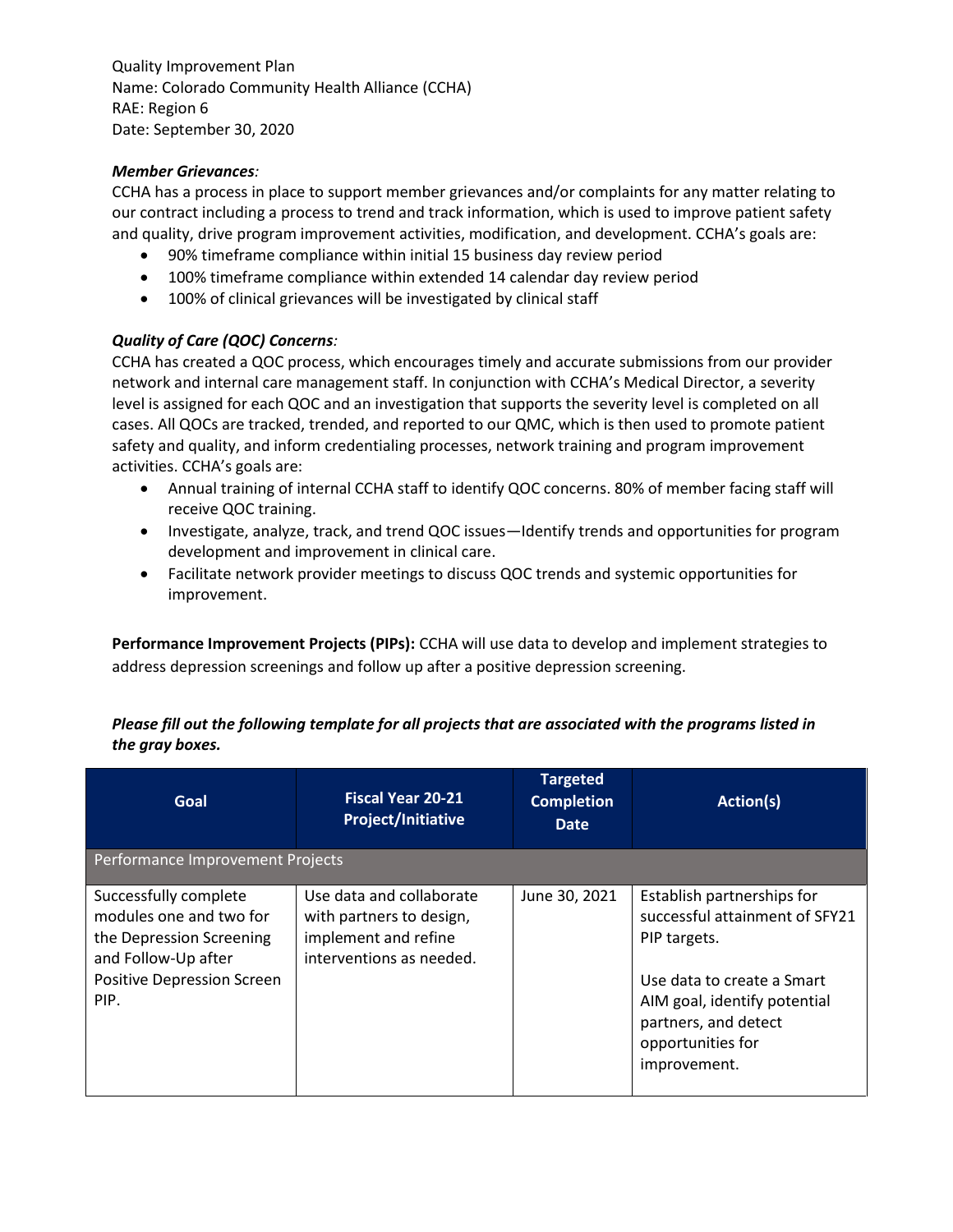| Goal                                                                                 | <b>Fiscal Year 20-21</b><br><b>Project/Initiative</b>                                                                                                                            | <b>Targeted</b><br><b>Completion</b><br><b>Date</b> | Action(s)                                                                                                                                                                                                                                                                                                                                                                                                                                                                                                                                                                                                                                                      |
|--------------------------------------------------------------------------------------|----------------------------------------------------------------------------------------------------------------------------------------------------------------------------------|-----------------------------------------------------|----------------------------------------------------------------------------------------------------------------------------------------------------------------------------------------------------------------------------------------------------------------------------------------------------------------------------------------------------------------------------------------------------------------------------------------------------------------------------------------------------------------------------------------------------------------------------------------------------------------------------------------------------------------|
|                                                                                      |                                                                                                                                                                                  |                                                     | Submit all modules by the<br>determined due dates.                                                                                                                                                                                                                                                                                                                                                                                                                                                                                                                                                                                                             |
| Performance Measurement Data Driven Projects                                         |                                                                                                                                                                                  |                                                     |                                                                                                                                                                                                                                                                                                                                                                                                                                                                                                                                                                                                                                                                |
| Key Performance<br>Indicators: Work with<br>HCPF to determine SFY21<br>KPI changes.  | Collaborate with PCMPs and<br>run data to provide<br>meaningful feedback to<br>HCPF.                                                                                             | June 30, 2021                                       | Run data.<br>Collect provider feedback.<br>Train PCMPs on any changes<br>and update KPI education<br>materials.                                                                                                                                                                                                                                                                                                                                                                                                                                                                                                                                                |
| Key Performance<br>Indicators: Achieve Tier 1<br>goal for four of the seven<br>KPIs. | Engage with PCMP and ACN<br>providers in quality<br>improvement processes.<br>Partner with community<br>organizations to align efforts<br>and processes to achieve KPI<br>goals. | June 30, 2021                                       | Leverage the Provider<br>Incentive Program to increase<br>engagement of PCMPs in<br>practice transformation efforts<br>to improve PCMP KPI<br>performance.<br>Share actionable data with<br>practices and use this to create<br>best practices.<br>Utilize care coordination to<br>educate members and connect<br>them with appropriate<br>services.<br>Incorporate feedback from the<br>PIAC and MAC to inform KPI<br>interventions.<br>Support providers with using<br>telemedicine to help achieve<br>KPIs during the COVID-19<br>pandemic.<br>Engage specialists in the ACC<br>and provide education on<br>adding referring provider NPI<br>on encounters. |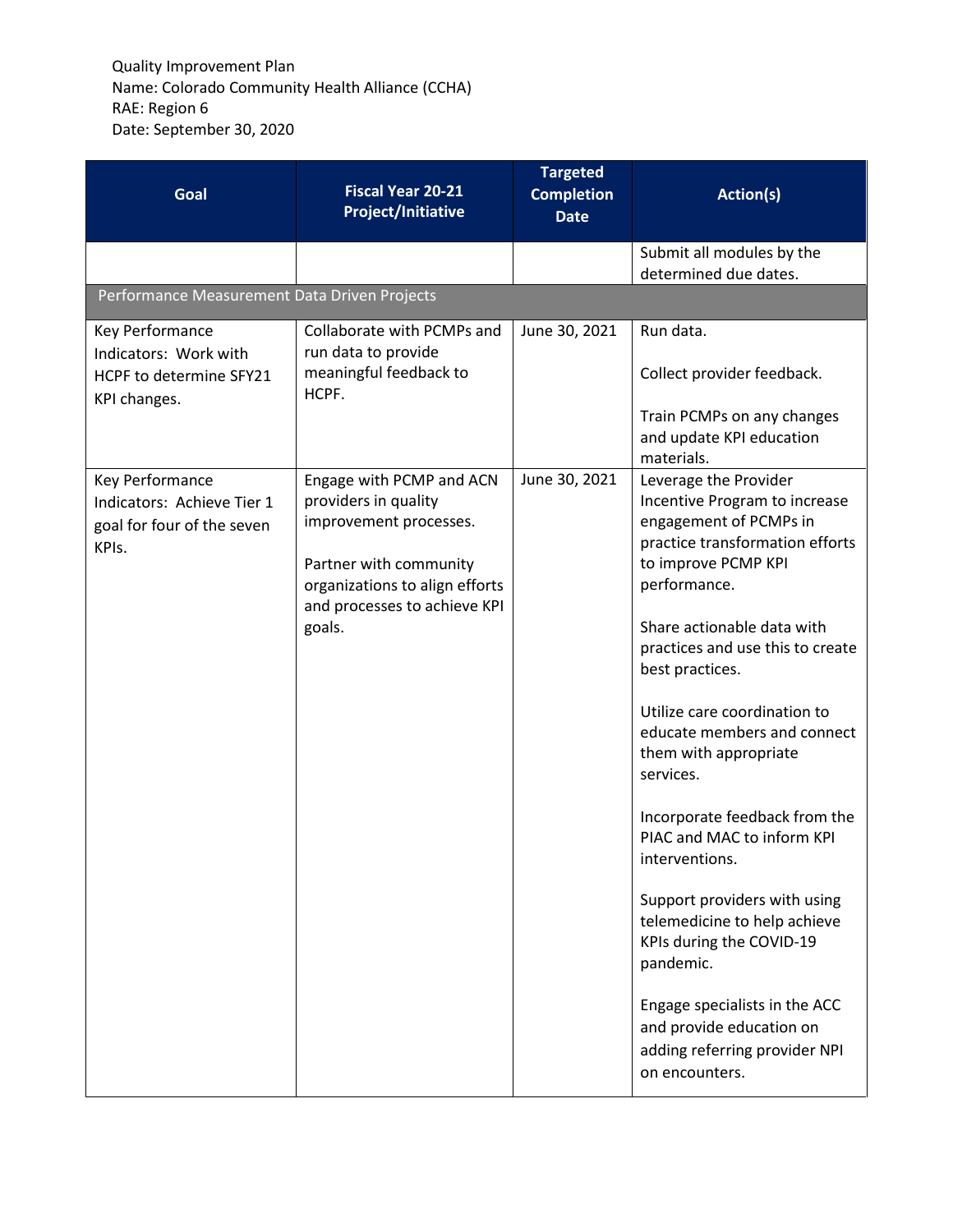| Goal                                                                                                                                                         | <b>Fiscal Year 20-21</b><br><b>Project/Initiative</b>                                                               | <b>Targeted</b><br><b>Completion</b><br><b>Date</b> | Action(s)                                                                                                                                                                                                                                                                    |
|--------------------------------------------------------------------------------------------------------------------------------------------------------------|---------------------------------------------------------------------------------------------------------------------|-----------------------------------------------------|------------------------------------------------------------------------------------------------------------------------------------------------------------------------------------------------------------------------------------------------------------------------------|
| Improve social<br>determinants of health<br>(SDOH) data capture.                                                                                             | Reduce health disparities,<br>improve health outcomes,<br>and reduce cost.                                          | June 30, 2021                                       | Complete a market analysis to<br>identify SDOH trends.<br>Identify one means of<br>consistent data collection.                                                                                                                                                               |
| <b>BH Incentive Measures:</b><br>Establish network<br>transformation platform.                                                                               | Support network providers<br>with targeted quality<br>scorecards to facilitate<br>improved metric<br>performance.   | June 30, 2021                                       | Create provider-level data<br>dashboards.<br>Identify 1-3 high level<br>providers and establish regular<br>and ongoing quality focused<br>transformation meetings.<br>Identify common purpose and<br>SMART goals aimed at<br>improving health outcomes or<br>reducing costs. |
| <b>BH Incentive Measures:</b><br>Increase the rate of foster<br>care members receiving BH<br>assessments within 30 days<br>by 5%.                            | Establish an effective and<br>collaborative referral<br>process.                                                    | June 30, 2021                                       | Complete memoranda of<br>understanding (MOU) with<br>county DHS to facilitate<br>meaningful data sharing.<br>Establish timely referral<br>process with county DHS.                                                                                                           |
| <b>BH Incentive Measures:</b><br>Increase the rate of<br>engagement in outpatient<br>behavioral health care after<br>an ED visit for a covered<br>SUD by 5%. | Conduct outreach calls to<br>members to support<br>outpatient appointment<br>setting within 7 days of<br>discharge. | June 30, 2021                                       | Establish internal outreach call<br>process.<br>Partner with local providers to<br>facilitate timely access.<br>Train ED staff on behavioral<br>health incentive program, the<br>measure and aftercare<br>resources.                                                         |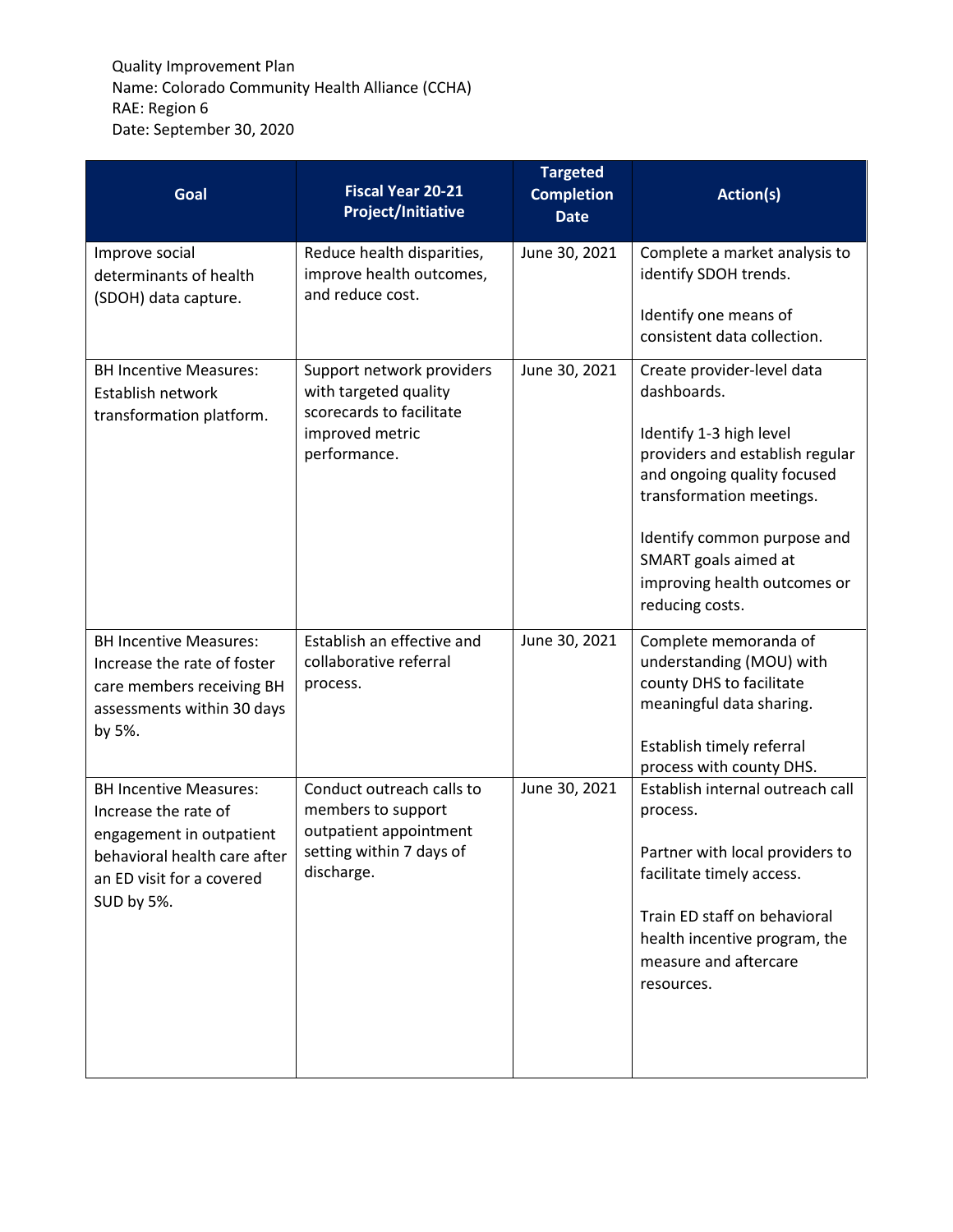| Goal                                                                                                                                                                                      | <b>Fiscal Year 20-21</b><br><b>Project/Initiative</b>                                                        | <b>Targeted</b><br><b>Completion</b><br><b>Date</b> | Action(s)                                                                                                                                                                                                                             |
|-------------------------------------------------------------------------------------------------------------------------------------------------------------------------------------------|--------------------------------------------------------------------------------------------------------------|-----------------------------------------------------|---------------------------------------------------------------------------------------------------------------------------------------------------------------------------------------------------------------------------------------|
| <b>BH Incentive Measures:</b><br><b>Expand the Post Inpatient</b><br><b>Transition Screening</b><br>Program (POINTS) process<br>to include Jefferson<br>County's consistent<br>adherence. | Re-establish POINTS process<br>with staff from Jefferson<br><b>Center for Mental Health</b><br>(JCMH) staff. | June 30, 2021                                       | Train staff and implement<br>POINTS process with JCMH.                                                                                                                                                                                |
| 411 Audit: Support<br>improvement of providers'<br>documentation to comply<br>with USCS standards and<br>requirements.                                                                    | Facilitate and oversee 411<br><b>Audit Quality</b><br>Improvement processes.                                 | June 30, 2021                                       | Work with HSAG to determine<br>quality improvement targets.<br>Partner with providers to<br>develop and implement<br>improvement processes.                                                                                           |
| Performance pool: Meet at<br>least one medication<br>adherence measure.                                                                                                                   | Engage with PCMPs and ACC<br>providers in quality<br>improvement processes.                                  | June 30, 2021                                       | Develop dashboards using<br>actionable pharmacy data and<br>share with providers.<br>Identify and create educational<br>material for members related<br>to their medications.                                                         |
| Performance pool: Meet at<br>least two of four core<br>metrics.                                                                                                                           | Engage ACN providers to<br>align efforts on performance<br>pool metrics.                                     | June 30, 2021                                       | Develop interventions and<br>strategies to address metrics.<br>Participate in workgroups<br>involving community partners<br>and other state agencies.                                                                                 |
|                                                                                                                                                                                           | Member Experience of Care Improvement Driven Projects                                                        |                                                     |                                                                                                                                                                                                                                       |
| Monitor member<br>experience, perceptions,<br>accessibility and adequacy<br>of services within the<br>region for behavioral<br>health.                                                    | Review survey results with<br>key stakeholders to<br>determine how best to use<br>survey results.            | June 30, 2021                                       | Develop individual satisfaction<br>measures that are specific to<br>the CMHCs with input and<br>collaboration from the CMHCs.<br>Begin monitoring satisfaction<br>results on an ongoing basis<br>through monthly quality<br>meetings. |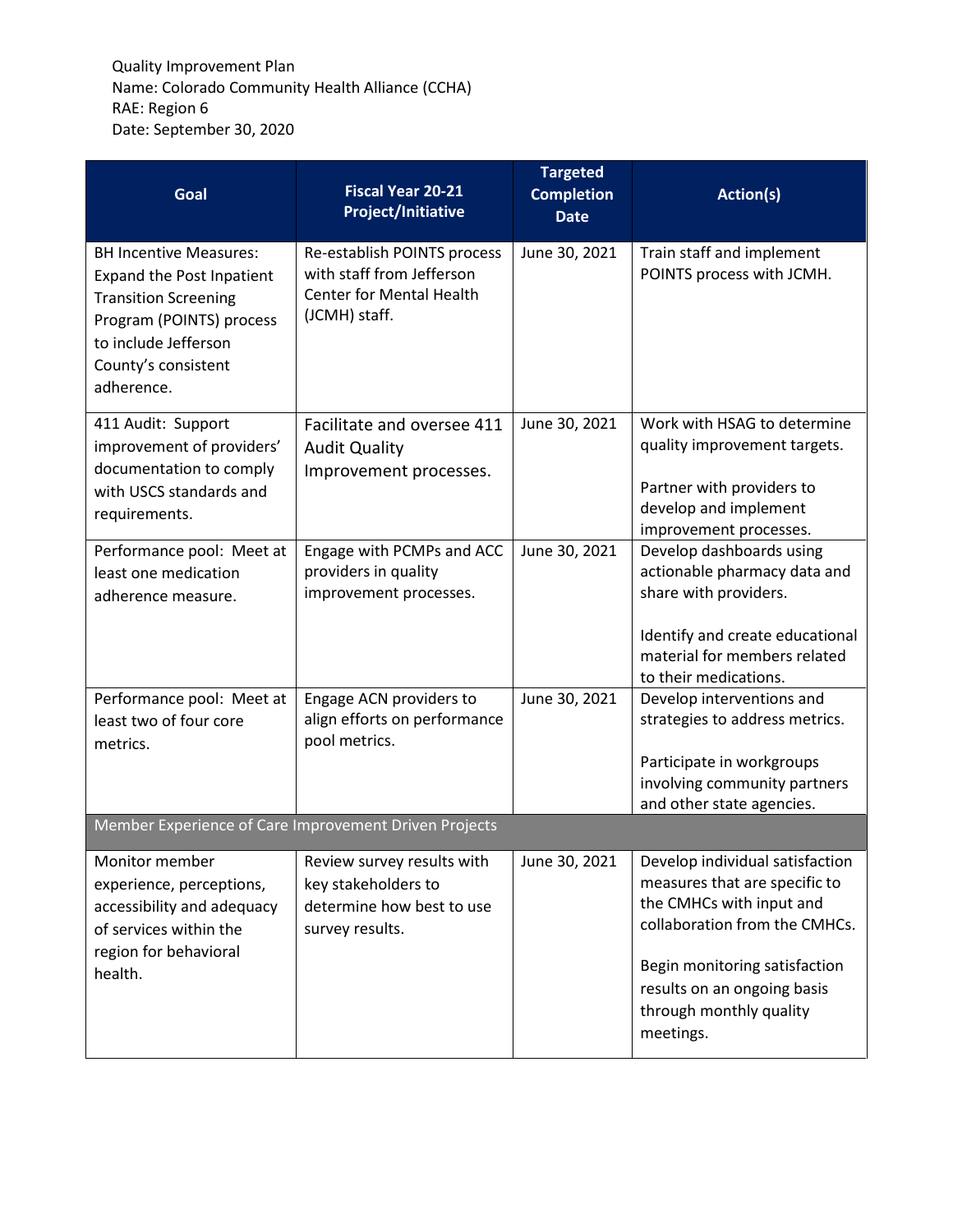| Goal                                                                                                                                                                                                                                                             | <b>Fiscal Year 20-21</b><br><b>Project/Initiative</b>                                                                                         | <b>Targeted</b><br><b>Completion</b><br><b>Date</b> | Action(s)                                                                                                                                      |
|------------------------------------------------------------------------------------------------------------------------------------------------------------------------------------------------------------------------------------------------------------------|-----------------------------------------------------------------------------------------------------------------------------------------------|-----------------------------------------------------|------------------------------------------------------------------------------------------------------------------------------------------------|
| <b>CAHPS Survey: Improve</b><br>member experience of<br>care.                                                                                                                                                                                                    | Use CAHPS data to identify<br>potential interventions and<br>work with providers to<br>implement and test.                                    | June 30, 2021                                       | Share results with practices<br>whose members were<br>surveyed and work with<br>quality improvement teams to<br>address areas for opportunity. |
| Member Grievances: 90%<br>of member grievances will<br>be completed within 15<br>business days.                                                                                                                                                                  | Member grievance<br>completion provides an<br>opportunity for increased<br>member satisfaction,<br>identification of areas of<br>improvement. | Quarterly<br>reporting,<br>ongoing                  | Process and workflows in<br>place, reporting to HCPF, QMC,<br>MAC, and PIAC committees on<br>a quarterly basis.                                |
| Member Grievances: 100%<br>of member grievances will<br>be completed within the<br>extended 14 calendar days.                                                                                                                                                    | Member grievance<br>completion provides an<br>opportunity for increased<br>member satisfaction,<br>identification of areas of<br>improvement. | Quarterly<br>reporting,<br>ongoing                  | Process and workflows in<br>place, reporting to HCPF, QMC,<br>MAC, and PIAC committees on<br>a quarterly basis.                                |
| Member Grievances: 100%<br>clinical grievances will be<br>investigated by clinical<br>staff.                                                                                                                                                                     | Clinical grievance process.                                                                                                                   | Ongoing                                             | Clinical grievance process will<br>be transferred to clinical staff.                                                                           |
| Under and Over Utilization of Services Projects                                                                                                                                                                                                                  |                                                                                                                                               |                                                     |                                                                                                                                                |
| COUP: Attempt to<br>outreach 100% of members<br>identified by HCPF on the<br>quarterly COUP lists and<br>employ new outreach<br>procedures, scripts, and<br>workflows to engage<br>members and collaborate<br>with our primary care<br>providers and pharmacies. | Continue tracking outreach<br>to quarterly COUP<br>members.                                                                                   | June 30, 2021                                       | Continue assessing outreach<br>strategy to best reach<br>members.<br>Engage members in care<br>coordination.                                   |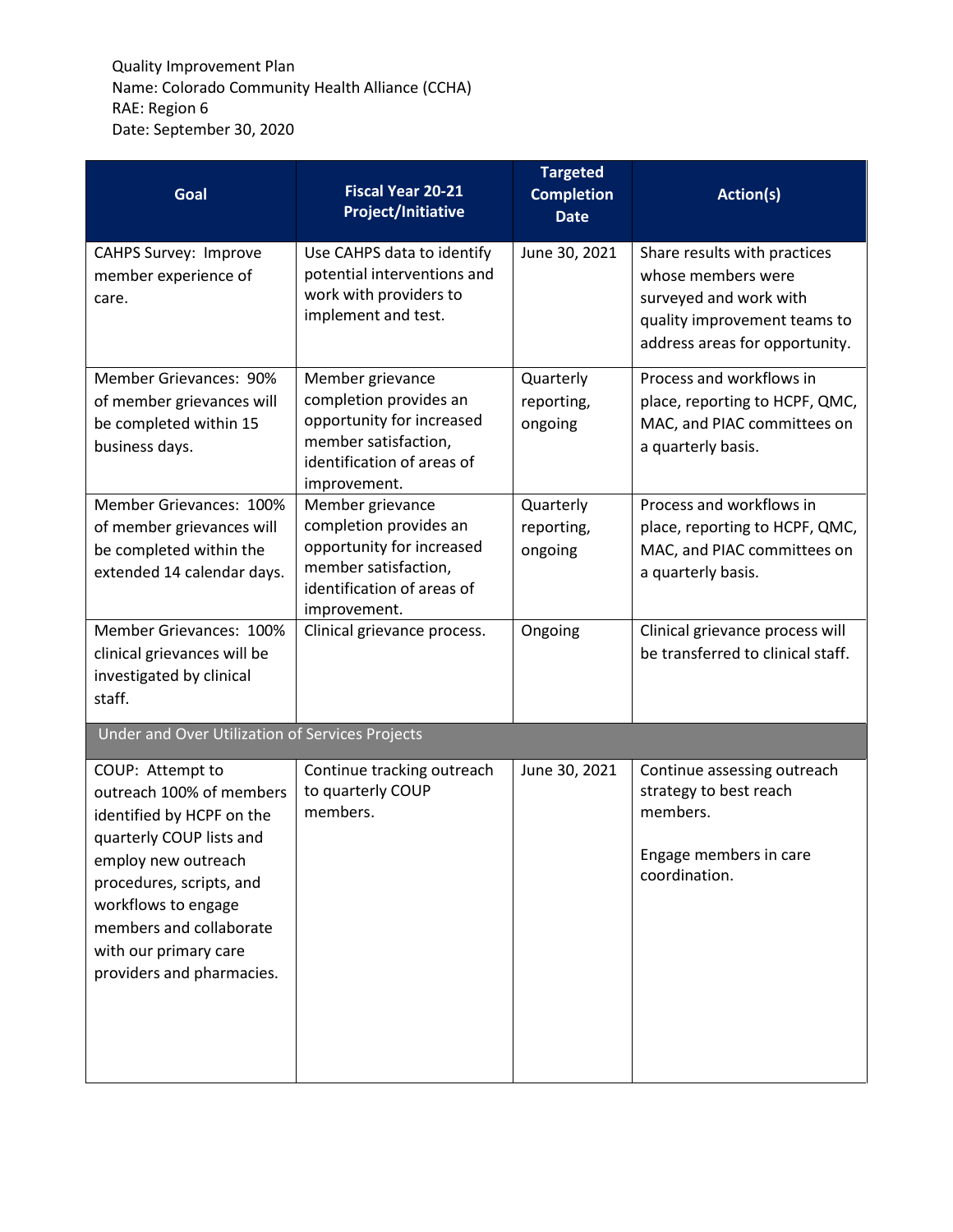| Goal                                                                                                                                                | <b>Fiscal Year 20-21</b><br><b>Project/Initiative</b>                                            | <b>Targeted</b><br><b>Completion</b><br><b>Date</b> | Action(s)                                                                                                                                                                                                                                                                                                                                                                                                                                                                                                                                                  |
|-----------------------------------------------------------------------------------------------------------------------------------------------------|--------------------------------------------------------------------------------------------------|-----------------------------------------------------|------------------------------------------------------------------------------------------------------------------------------------------------------------------------------------------------------------------------------------------------------------------------------------------------------------------------------------------------------------------------------------------------------------------------------------------------------------------------------------------------------------------------------------------------------------|
| COUP: Identify members<br>who may benefit from lock-<br>in, and engage the assigned<br>PCMP and member to<br>initiate lock-in, as<br>appropriate.   | Utilize COUP lock-in in<br>collaboration with PCMPs.                                             | June 30, 2021                                       | Provide annual training for<br>care coordinators on lock-in<br>process and identify anyone<br>engaged with care<br>coordination that may be<br>appropriate for lock-in.<br>Work with ACNs to identify<br>members that may be<br>appropriate for lock-in.<br>Evaluate members who have<br>been locked-in for<br>appropriateness for continued<br>lock-in.                                                                                                                                                                                                   |
|                                                                                                                                                     | Quality and Appropriateness of Care Furnished to Members with Special Health Care Needs Projects |                                                     |                                                                                                                                                                                                                                                                                                                                                                                                                                                                                                                                                            |
| Foster care: Continue<br>working to engage<br>members in care<br>coordination or<br>appropriate Department of<br>Human Services (DHS)<br>resources. | Continue to engage<br>members in foster care and<br>connect to services.                         | June 30, 2021                                       | Engaging and connecting<br>members to appropriate<br>services.<br>Continue work with<br>appropriate DHS offices to<br>identify needs and connect to<br>resources.<br>Continue collaborating with<br>DHS on joint trainings for case<br>workers and CCs, including<br>monthly meetings with county<br>DHS leadership and CCHA care<br>coordination.<br>Develop roles and<br>responsibilities document for<br>care coordination staff and<br>community partners.<br>Create a process to engage<br>DHS in EPSDT related outreach<br>for foster care outreach. |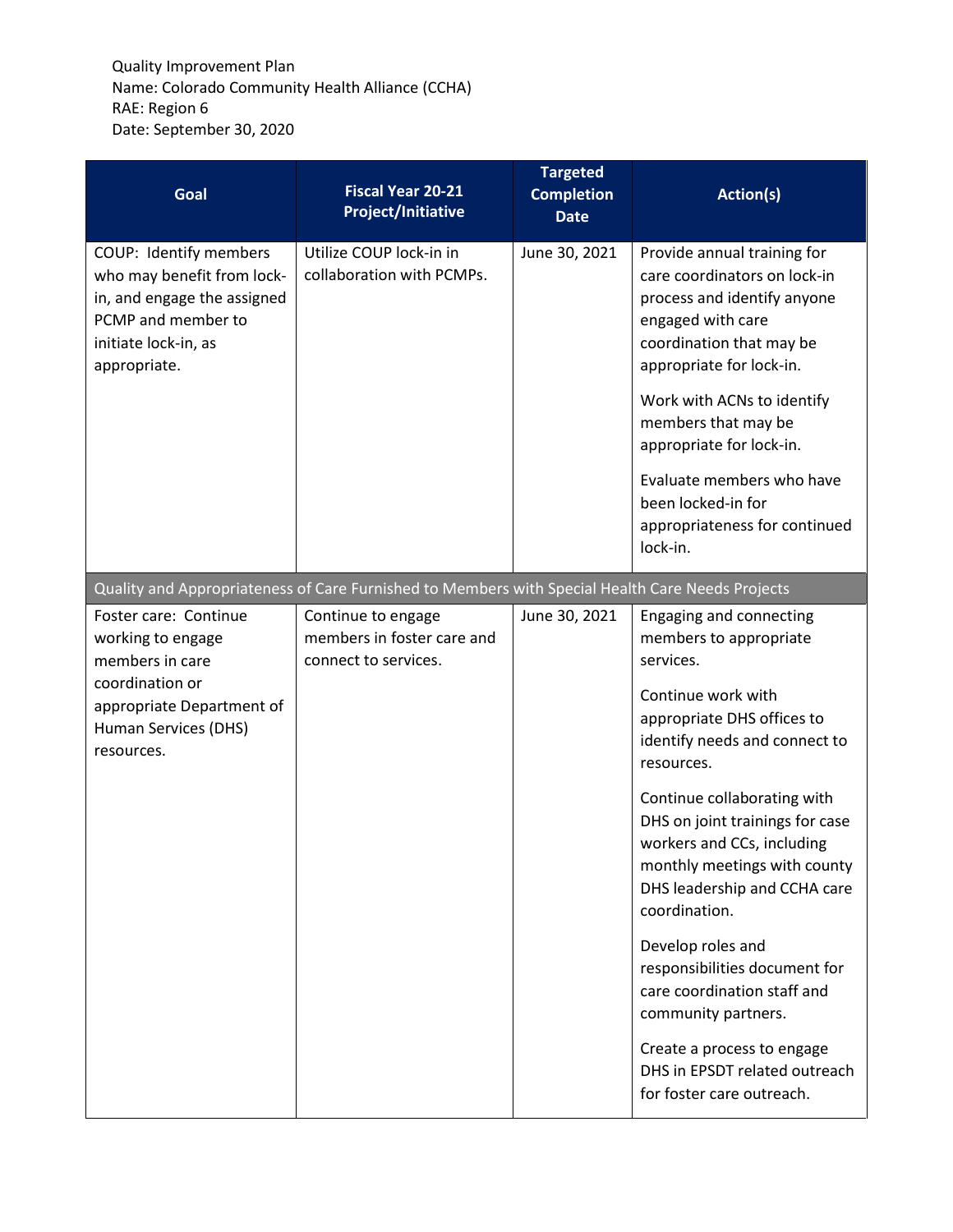| Goal                                                                                                                                                                | <b>Fiscal Year 20-21</b><br><b>Project/Initiative</b>         | <b>Targeted</b><br><b>Completion</b><br><b>Date</b> | Action(s)                                                                                                                                                                                                                                                                                                                                                                                                                                                                                                               |
|---------------------------------------------------------------------------------------------------------------------------------------------------------------------|---------------------------------------------------------------|-----------------------------------------------------|-------------------------------------------------------------------------------------------------------------------------------------------------------------------------------------------------------------------------------------------------------------------------------------------------------------------------------------------------------------------------------------------------------------------------------------------------------------------------------------------------------------------------|
|                                                                                                                                                                     |                                                               |                                                     | Develop PCMP payment<br>methodology that pays a<br>higher per-member per-month<br>(PMPM) payment for children<br>in foster care.                                                                                                                                                                                                                                                                                                                                                                                        |
| Justice involved<br>population: Attempt to<br>outreach 100% of members<br>released from DOC on the<br>RAE list.                                                     | Track outreach to DOC<br>released members.                    | June 30, 2021                                       | Continue assessing outreach<br>strategy to best reach<br>members.<br>Engage members in care<br>coordination.                                                                                                                                                                                                                                                                                                                                                                                                            |
| Justice involved<br>population: Increase<br>engagement with DOC<br>members and ensure that<br>they are connected to<br>appropriate resources in a<br>timely manner. | Engage DOC released<br>members in and connect to<br>services. | June 30, 2021                                       | Continue working with HCPF,<br>DOC and other RAEs to create<br>statewide workflows.<br>Collaborate with other RAES to<br>create a framework for<br>statewide reporting.<br>Develop PCMP payment<br>methodology that pays a<br>higher PMPM for members<br>released from DOC.<br>Leverage community<br>relationships to understand<br>where members frequent in<br>order to develop bi-directional<br>referral work flows.<br>Attempt to connect members<br>with behavioral health services<br>within 14 days of release. |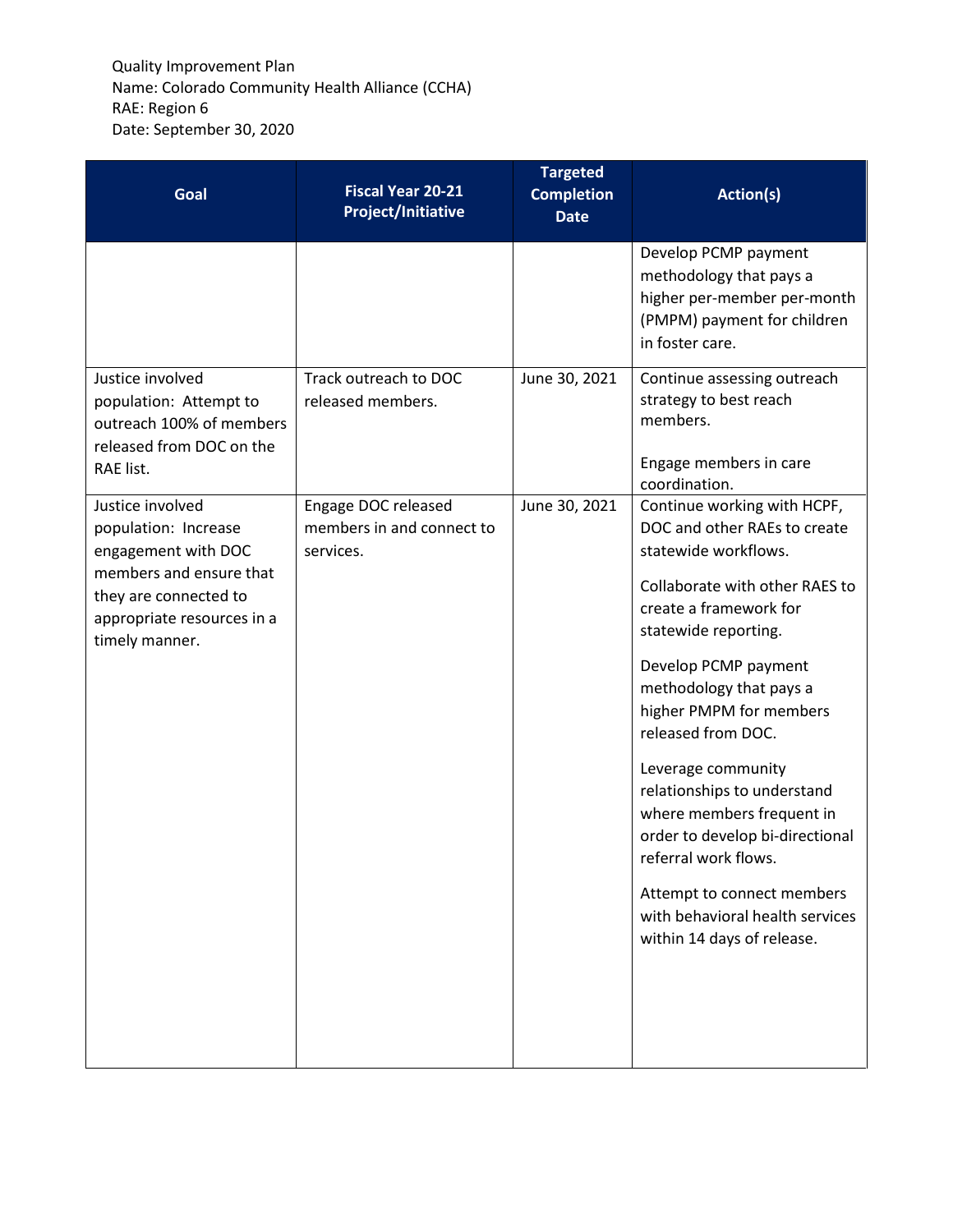| Goal                                                                                                          | <b>Fiscal Year 20-21</b><br><b>Project/Initiative</b>                                                               | <b>Targeted</b><br><b>Completion</b><br><b>Date</b> | Action(s)                                                                                                                                         |
|---------------------------------------------------------------------------------------------------------------|---------------------------------------------------------------------------------------------------------------------|-----------------------------------------------------|---------------------------------------------------------------------------------------------------------------------------------------------------|
| <b>Special Health Care Needs:</b><br>Refine programs; identify,<br>connect and engage<br>members; and develop | Refine programs, develop<br>interventions, and evaluate<br>effectiveness for members<br>with diabetes, pregnant and | June 30, 2021                                       | Identify and engage high-risk<br>members who will benefit<br>from participation in each<br>program.                                               |
| outcomes.                                                                                                     | mechanisms to measure<br>post-partum women, and<br>complex members.                                                 |                                                     | Develop and refine<br>interventions to address<br>member's needs and improve<br>outcomes.                                                         |
|                                                                                                               |                                                                                                                     |                                                     | Develop PCMP payment<br>methodology that pays a<br>higher PMPM for pregnant<br>members.                                                           |
|                                                                                                               |                                                                                                                     |                                                     | Develop PCMP payment<br>methodology that incents<br>PCMP program development<br>based on evidence based<br>components.                            |
|                                                                                                               |                                                                                                                     |                                                     | Identify community partners<br>and resources for members in<br>each of these programs.                                                            |
|                                                                                                               |                                                                                                                     |                                                     | Evaluate the effectiveness of<br>the internal diabetes,<br>maternity and complex<br>member programs.                                              |
|                                                                                                               |                                                                                                                     |                                                     | Work with SEPs and CCBs to<br>share ADT data for HCBS<br>waiver members and conduct<br>complex case reviews monthly<br>to discuss shared members. |
|                                                                                                               |                                                                                                                     |                                                     |                                                                                                                                                   |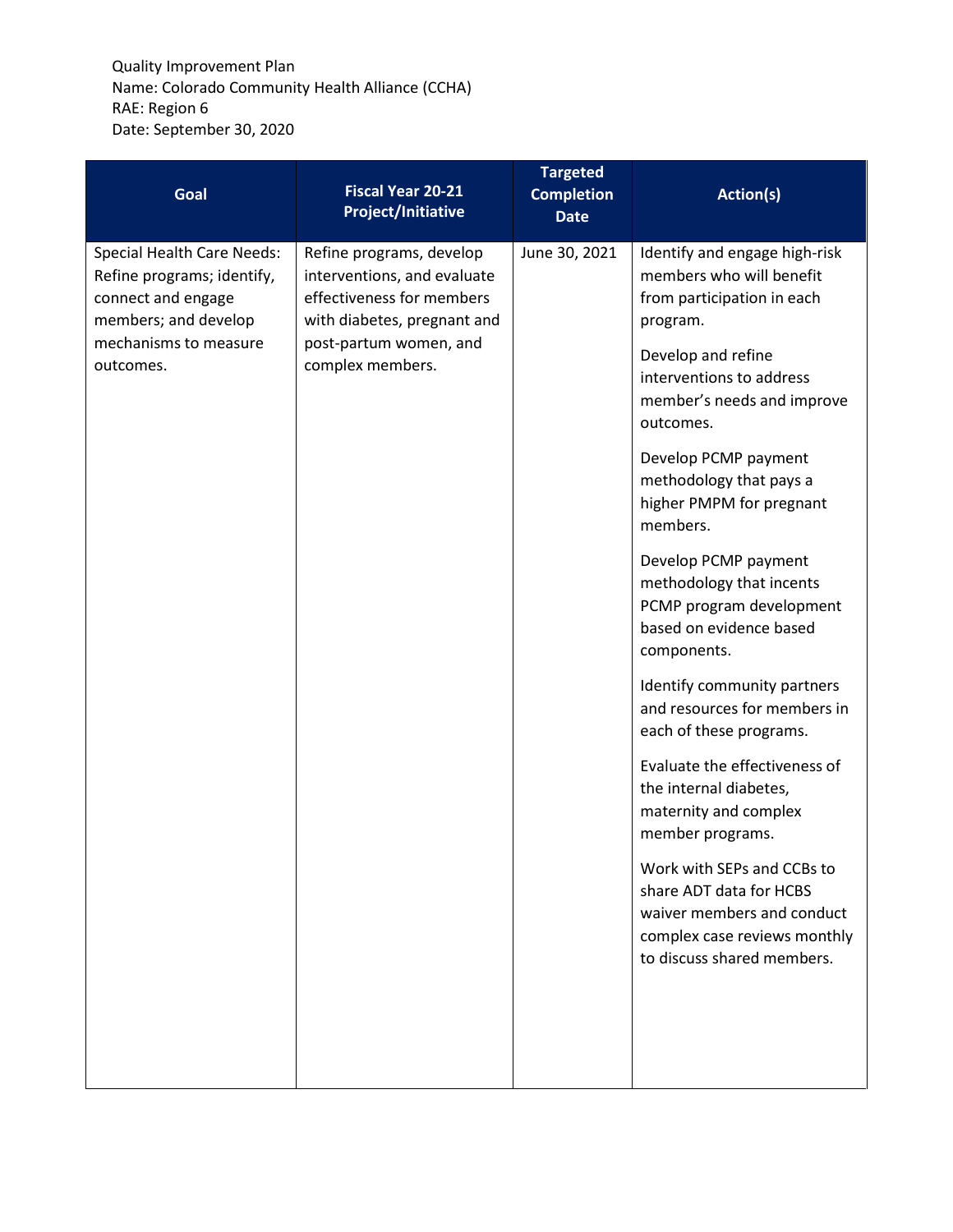| Goal                                                                                                                                    | <b>Fiscal Year 20-21</b><br><b>Project/Initiative</b>                                                                                                                                                                                                             | <b>Targeted</b><br><b>Completion</b><br><b>Date</b>                 | <b>Action(s)</b>                                                                                                                                            |
|-----------------------------------------------------------------------------------------------------------------------------------------|-------------------------------------------------------------------------------------------------------------------------------------------------------------------------------------------------------------------------------------------------------------------|---------------------------------------------------------------------|-------------------------------------------------------------------------------------------------------------------------------------------------------------|
| Quality of Care Concern (QOC) Monitoring                                                                                                |                                                                                                                                                                                                                                                                   |                                                                     |                                                                                                                                                             |
| QOC: Increase<br>collaboration with network<br>providers to identify best<br>practices to minimize<br>quality of care concerns.         | Providers will share best<br>practices at the quarterly<br>QMC meetings.                                                                                                                                                                                          | Quarterly                                                           | Engage QMC participants to<br>share best practices that<br>improve clinical outcomes.<br>Share a minimum of 4 best<br>practices with community<br>partners. |
| QOC: Implement<br>QOC/Critical Incident (CI)<br>reviews with Mental Health<br>Partners (MHP).                                           | Analysis of QOC and CI<br>events to identify any gaps<br>or barriers in clinical care<br>provision.                                                                                                                                                               | Reviews will<br>occur as<br>serious<br>incidences are<br>identified | CCHA and MHP will partner on<br>reviews and establish a<br>minimum quarterly meetings.                                                                      |
| QOC: Enhance service<br>coordination and linkage to<br>SUD resources for high<br>cost/high utilizing<br>members with SUD<br>conditions. | CCHA and JCMH will<br>collaborate to identify any<br>gaps in service/QOC<br>concerns through focused<br>case reviews.                                                                                                                                             | June 30, 2021                                                       | Review medical records and<br>conduct case reviews with<br>JCMH.                                                                                            |
| <b>External Quality Review Driven Projects</b>                                                                                          |                                                                                                                                                                                                                                                                   |                                                                     |                                                                                                                                                             |
| Site Audits: Achieve a met<br>score on all standards or<br>successfully complete any<br>necessary corrective action<br>plans.           | Ensure compliance with the<br>Medicaid contract around<br>these standards:<br>subcontracts and<br>delegation, provider<br>participation and program<br>integrity, credentialing and<br>recredentialing, and quality<br>assessment and<br>performance improvement. | June 30, 2021                                                       | Review current policies and<br>procedures related to the<br>audit standards to ensure<br>compliance and identify areas<br>of improvement.                   |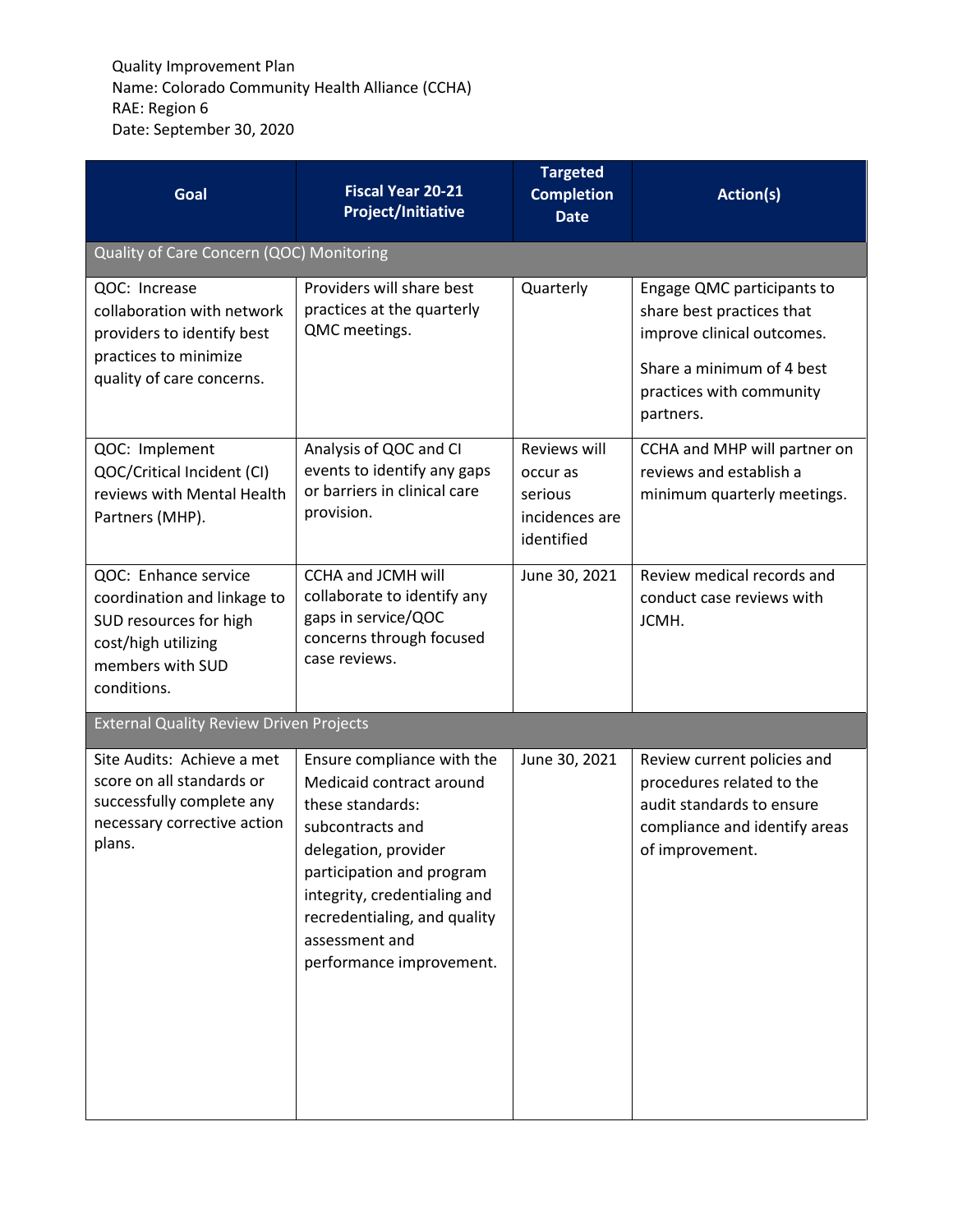| Goal                                                                                                                                                                                           | <b>Fiscal Year 20-21</b><br><b>Project/Initiative</b>                                                                      | <b>Targeted</b><br><b>Completion</b><br><b>Date</b> | Action(s)                                                                                                                                                                                                                                                                                                                                                            |
|------------------------------------------------------------------------------------------------------------------------------------------------------------------------------------------------|----------------------------------------------------------------------------------------------------------------------------|-----------------------------------------------------|----------------------------------------------------------------------------------------------------------------------------------------------------------------------------------------------------------------------------------------------------------------------------------------------------------------------------------------------------------------------|
|                                                                                                                                                                                                | Internal Advisory Committees and Learning Collaborative Strategies and Projects                                            |                                                     |                                                                                                                                                                                                                                                                                                                                                                      |
| PIAC: Continue to utilize<br>Program Improvement<br>Advisory Committee (PIAC)<br>as a steering group to re-<br>invest funding to support<br>community programs and<br>meet CCHA's focus areas. | Continue to implement the<br><b>Community Incentive</b><br>Program application process<br>through the voting<br>committee. | December 31,<br>2020                                | Facilitate process established<br>to reinvest funds.<br>Educate new voting members<br>on the process.<br>Monitor current programs<br>being funded to ensure quality<br>outcomes and members needs<br>are being met.<br>Disseminate funds through the<br>application process.<br>Continue to refine process for<br>awardees to report out to the<br>PIAC on progress. |
| PIAC: Utilize feedback<br>from the PIAC to enhance<br>services provided and<br>increase access to care.                                                                                        | Provide data to the<br>committee around CCHA<br>KPIs, BH incentives as well<br>as common trends for high<br>cost members.  | Quarterly                                           | Receive feedback from<br>committee on barriers to<br>accessing care at the right level<br>specifically through virtual<br>platforms.<br>Prioritize barriers based on<br>feedback from the committee<br>and identify strategies to<br>minimize challenges to<br>accessing care.                                                                                       |
| PIAC: Expand engagement<br>opportunities for increased<br>attendance via a virtual<br>platform at PIAC.                                                                                        | Identify ways to continue to<br>engage stakeholders and<br><b>Health First Colorado</b><br>members.                        | Quarterly                                           | Collaboration with the MAC<br>coordinator to recruit more<br>members as well as identify a<br>member that is interested in<br>attending State MAC meetings.<br>Utilize community liaisons to<br>share PIAC meeting<br>information with entities that<br>have not attended PIAC.                                                                                      |